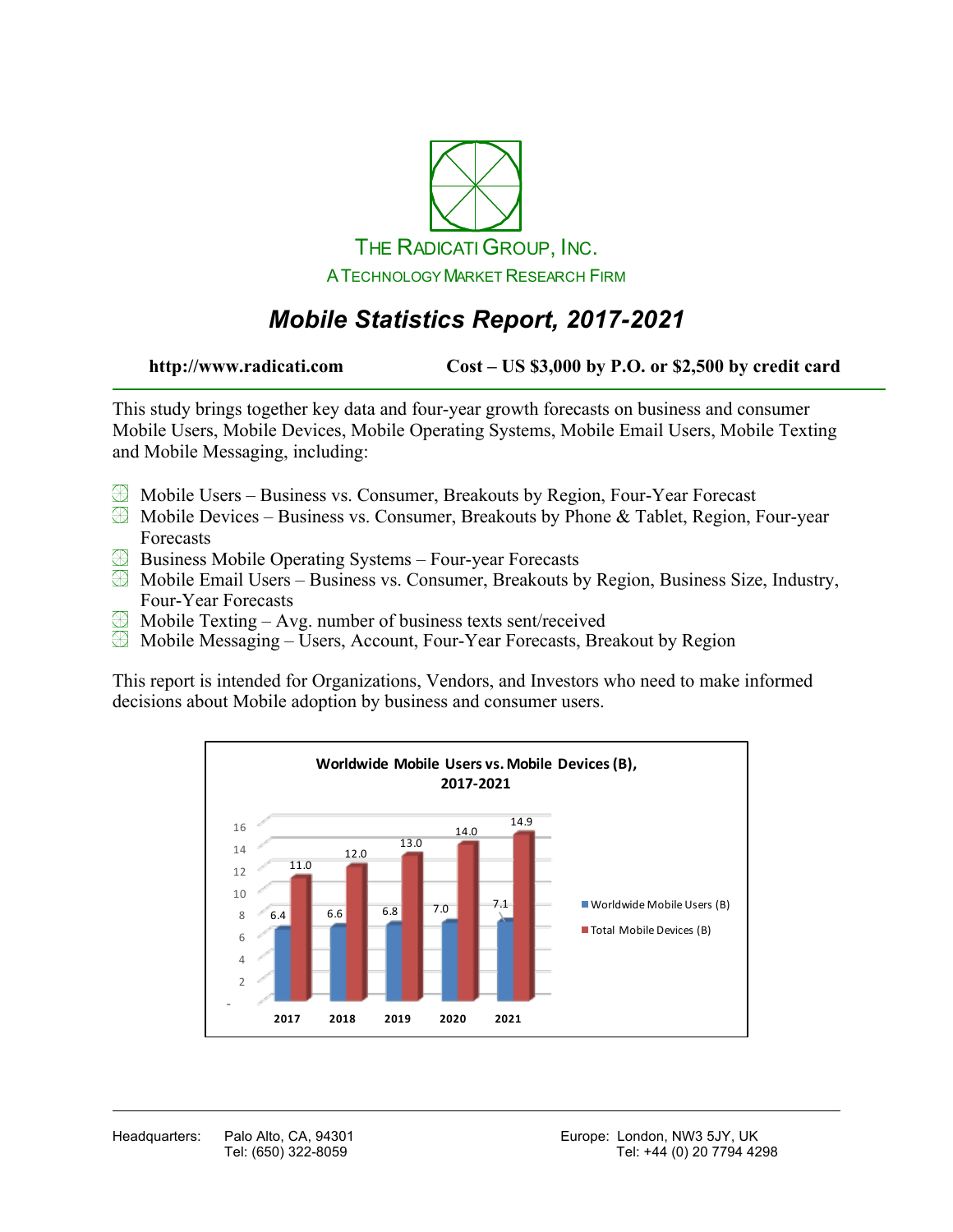### **TABLE OF CONTENTS**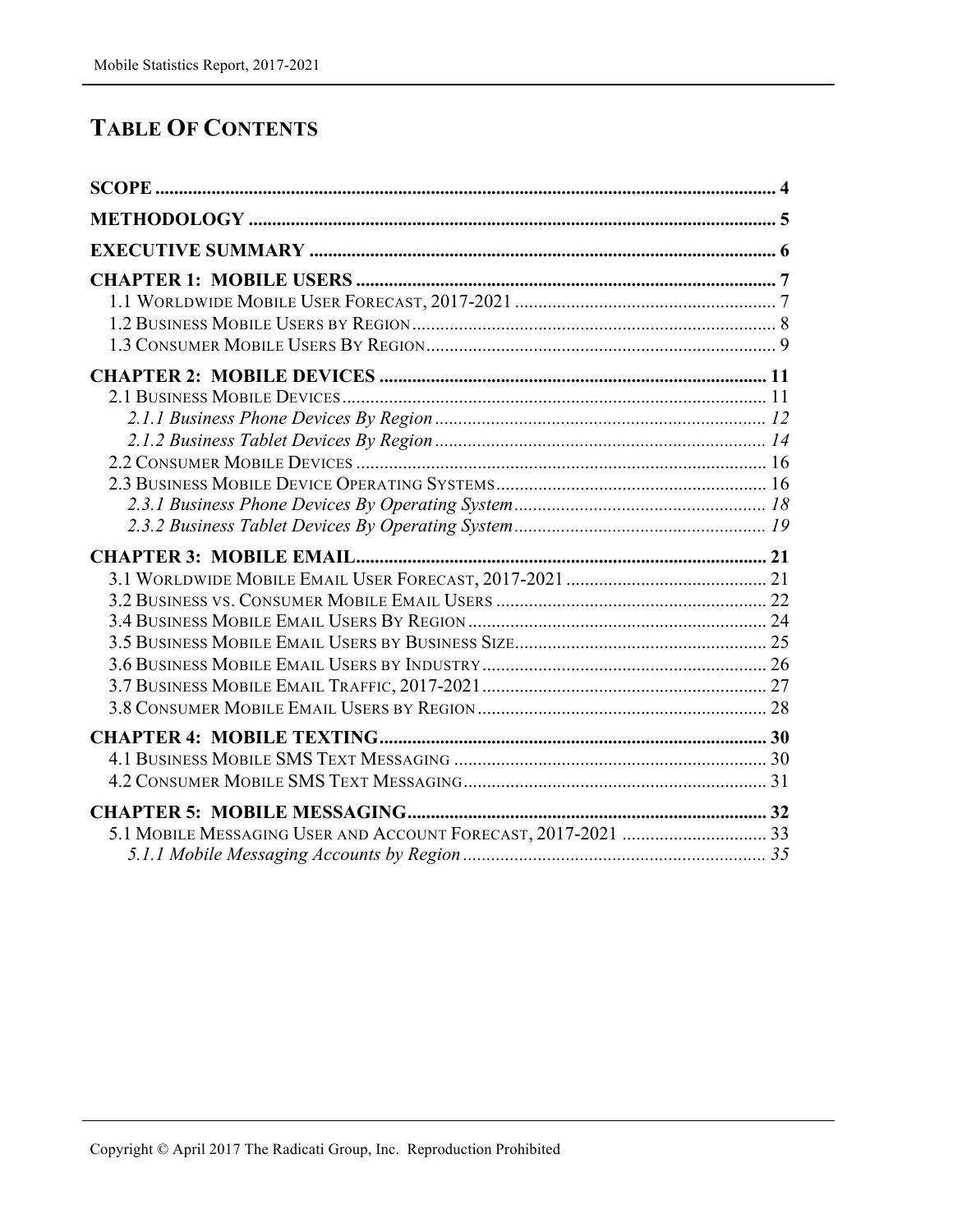#### **LIST OF TABLES**

| Table 19: Business SMS Text Messages Sent & Received per User/Day, 2017-2021 30  |  |
|----------------------------------------------------------------------------------|--|
| Table 20: Consumer SMS Text Messages Sent & Received per User/Day, 2017-2021  31 |  |
| Table 21: Worldwide Mobile Messaging Accounts Forecast, 2017-2021 33             |  |

## **LIST OF FIGURES**

| Figure 1: Business Phone Devices – Breakout by Region, 2017 & 2021 14             |  |
|-----------------------------------------------------------------------------------|--|
| Figure 2: Business Tablet Devices — Breakout by Region, 2017 & 2021 15            |  |
| Figure 3: Business Phone Devices – Breakout by Operating System, 2017 & 2021  18  |  |
| Figure 4: Business Tablet Devices – Breakout by Operating System, 2017 & 2021  20 |  |
|                                                                                   |  |
|                                                                                   |  |